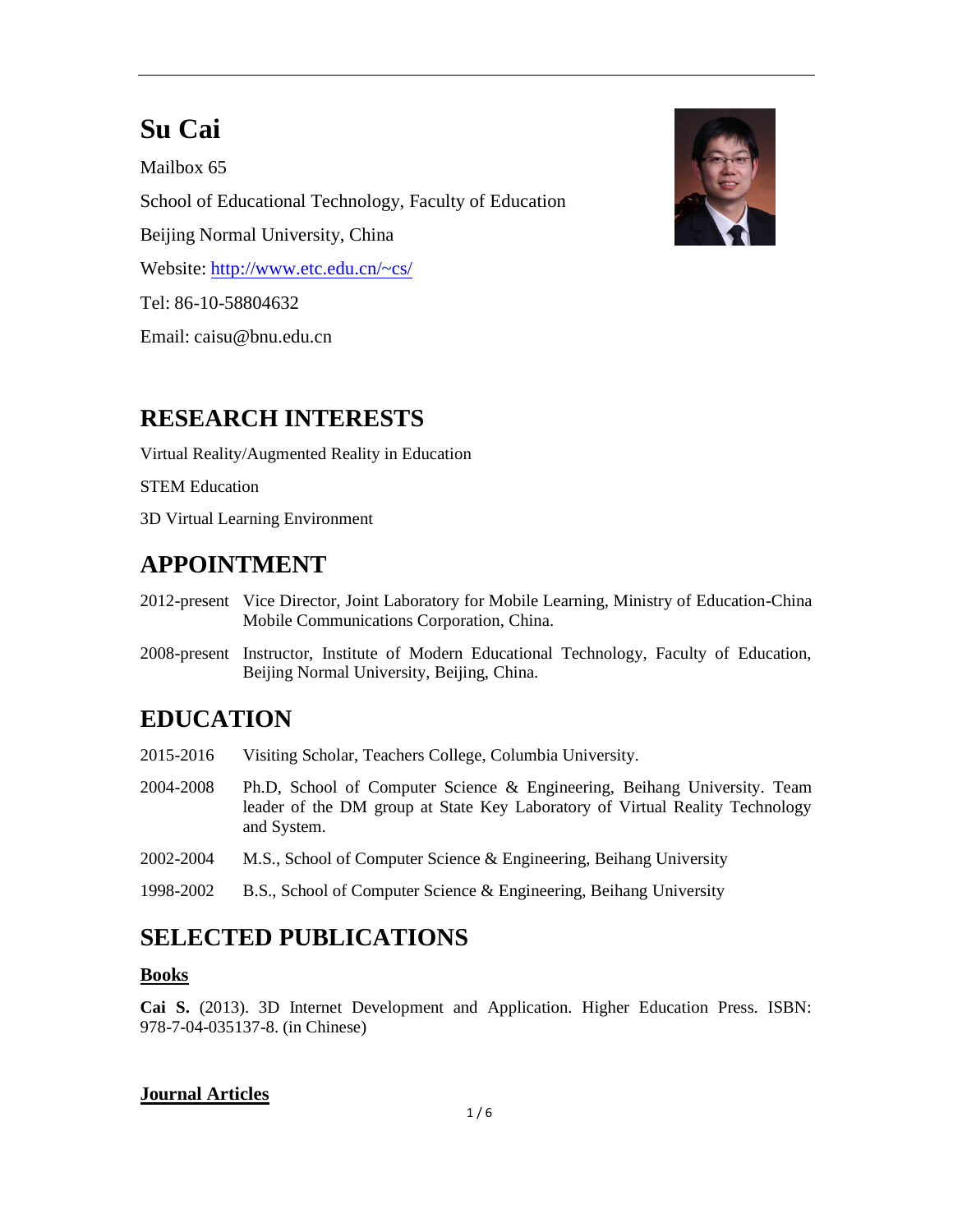Chiang, F. K., Zhu, G., Wang, Q., Cui, Z., **Cai, S.**, & Yu, S. (2015). Research and trends in mobile learning from 1976 to 2013: A content analysis of patents in selected databases. *British Journal of Educational Technology*. DOI:<http://dx.doi.org/10.1111/bjet.12311>

**Cai, S.**, Wang, X., & Chiang, F.-K. (2014). A Case Study of Augmented Reality Simulation System Application in a Chemistry Course. *Computers in Human Behavior. 37*(8), 31-40. DOI: [http://dx.doi.org/10.1016/j.chb.2014.04.018.](http://dx.doi.org/10.1016/j.chb.2014.04.018)

**Cai, S.**, Chiang, F.-K., & Wang, X. (2013). Using the augmented reality 3D technique for a convex imaging experiment in a physics course. *International Journal of Engineering Education, 29*(4), 856-865.

**Cai, S.**, Song, Q, & Yao Y. C. (2011). Review on Augmented Reality Learning Environment. *China Educational Technology, 8*,114-119(in Chinese)

Zhao, X., & **Cai, S**\*. (2011). 'Many to one' mode of CSCL and further discussion. *International Journal of Continuing Engineering Education and Life-Long Learning, 21*(1), 42-54.

**Cai, S.**, & Shen, X. K. (2011). Octree-based robust watermarking for 3D model. *Journal of Multimedia, 6*(1), 83-90.

**Cai S.**, Yu S. Q. (2010). Sloodle:A Case for 3D Virtual Learning Environment. *Open Education Research. 16*(2), 98-104. (in Chinese)

**Cai S.**, Huang R. H. (2009). Service is a new requirement for digital campus. *IT Education in Primary and Secondary Schools, 11*, 59-60. (in Chinese)

Qi, Y., Yang, S., **Cai, S.**, Hou, F., Shen, X. K., & Zhao, Q. P. (2009). A method of 3D modeling and codec. *Science in China Series F: Information Sciences, 52*(5), 758-769.

Qi Y., & **Cai S.** (2008). Aviation Museum: a Case for China Digital Science and Technology. *Computer Education. 23*:4-9. (in Chinese)

**Cai S.**, & Fu D. P. (2008). Role of IT Development in Promotation to Build CRD. Advice and Suggestions Anthology of Testing Training Doctoral Students and Postdoctorals in Capital Universities. China Financial & Economic Publishing House.78-83. (in Chinese)

Qi Y., Shu J., Shen X. K., **Cai S.** (2008). Octree-based blind watermarking on 3D meshes. *Journal of Beijing University of Aeronautics and Astronautics, 34*(3):331-335. (in Chinese)

Qi, Y., Yang, S., & **Cai, S.** (2008). Method for reconstruction and representation 3D models in digital museum. *Journal of Computational Information Systems, 4*(4), 1721-1726

**Cai, S.**, Jin, P., Qi, Y., & Shen, X. (2006). Protected-3DMPS: Remote-rendering based 3D model publishing system in digital museum. *Journal of Computational Information Systems, 2*(1), 277-283.

**Cai S.**, Zhao Q. P. (2006) A Review on 3D Mesh Compression. *Computer Science, 33*(5), 1-4. (in Chinese)

Shen X. K., Zhao X. W., Qi Y., **Cai S.** (2006). Simplification of unclosed mesh models with geometry and property boundary preservation. *Journal of Beijing University of Aeronautics and Astronautics, 32*(12), 1485-1489. (in Chinese)

**Cai S.**, Qi Y., Shen X. K. (2003). Algorithm for Robust Blind Image Watermark. *Journal of Beijing University of Aeronautics and Astronautics, 29*(10), 905-908. (in Chinese).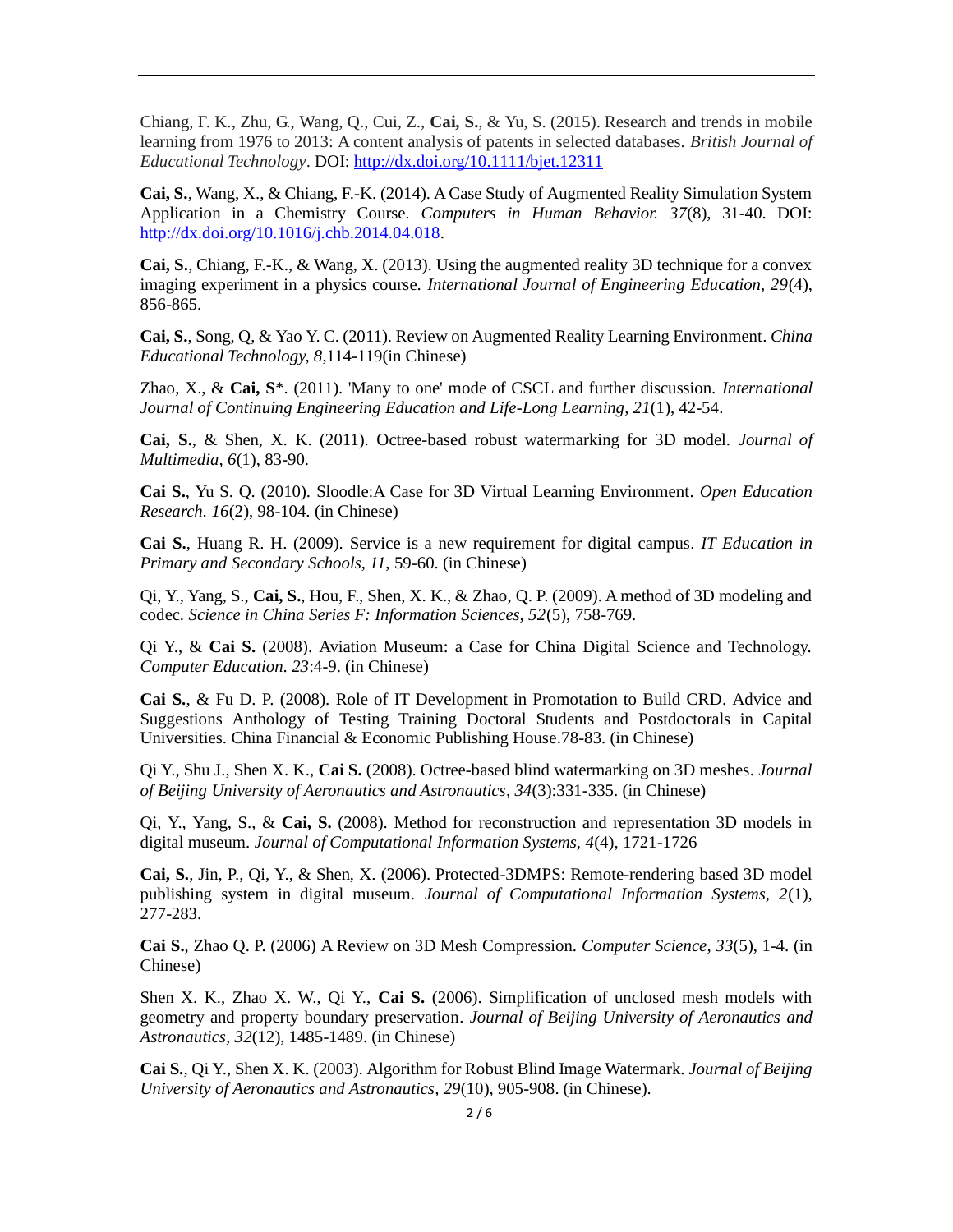#### **Conferences Papers**

Kan Y.Y., **Cai S.** \*, Xie Z.R. (2015). Application and Practice of Maker Teaching Method Joint with Task-driven Method in Interactive Media Technology Courses. *The 19th Global Chinese Conference on Computers in Education* (pp.725-732). Taiwan.

Zhu G.X., **Cai S.** \*, Ma Y.Y., Liu E.R. (2015). A series of Leap Motion-based Matching Games for Enhancing the Fine Motor Skills of Children with Autism. *IEEE 15th International Conference on Advanced Learning Technologies*. (pp.430-431). Taiwan.

Wang P.W., Ouyang S.X., Zhang X., Zu R.J., **Cai S.** \* (2014). A Study on Campus Cultural Learning and Navigation System Using Mobile Augmented Reality and Location Based Services. *Proceedings of World Conference on E-Learning in Corporate, Government, Healthcare, and Higher Education* (pp.2011-2016). New Orleans, USA.

Zhu G.X., **Cai S.**\*, & Kan Y.Y. (2014). Color-Ball: A Gesture-Based Vocabulary Game to Promote Children's Study. *In 3rd International STEM (Science, Technology, Engineering and Mathematics) in Education Conference*. Vancouver, Canada.

Shi P.F., **Cai S.**\*, Yuan Q.Q., & Wang P.W. (2014). Campus Service Application based on Augmented Reality and Location Awareness. *In 3rd International STEM (Science, Technology, Engineering and Mathematics) in Education Conference*. Vancouver, Canada.

He J.J., Ren J. L., Zhu G.X., Cai S.\*, Chen G. (2014). Mobile-Based AR Application Helps to Promote EFL Children's Vocabulary Study. *The 14th IEEE International Conference on Advanced Learning Technologies* (pp.431-433). Athens, Greece.

Wang Q., Zhu G.X., Cui Z.F., Chiang F.K., **Cai S**\*. (2014). A Case Study of the Effects of AR-based Convex Imaging on Middle School Students' Learning. *In 18th Global Chinese Conference on Computers in Education* (pp.111-118). Shanghai.

Pei, L. S., **Cai, S.\***, & Shi, P. F. (2013). Mobile Campus Touring System based on AR and GPS: a Case Study of Campus Cultural Activity. *In Proceedings of the 21st International Conference on Computers in Education* (pp. 518-526). Indonesia. Nominees of Best Paper Awards. <http://www.apsce.net/icce/icce2013/best-paper-awards/>

Wang, X., **Cai, S.\***, & Chiang, F.-K. (2013). Using Inquiry-based Augmented Reality Tool to Explore Chemistry Micro Worlds. *In Proceedings of the 21st International Conference on Computers in Education* (pp. 151-156). Indonesia

Sun, Y. C., Lin, C. L., Li, Q. H., **Cai, S.**, & Chiang, F.-K. (2013). "TESTINGRESISTANCE" Experiment Courseware based on FlashAR. *In 11th International Conference for Media in Education* (pp. 81). Japan.

Zheng, J., **Cai, S.** & Chiang, F.-K. (2013). Project-based Learning and Problem-based Learning in the Multimedia Design Course for Improving Critical Thinking Performance. In T. Bastiaens & G. Marks (Eds.), *Proceedings of World Conference on E-Learning in Corporate, Government, Healthcare, and Higher Education* (pp. 1020-1024). Chesapeake, VA: AACE.

**Cai, S.**, Chiang, F.-K., & Wang, X. (2012). Using the Augmented Reality for Convex Imaging Experiment. *In 2nd International STEM (Science, Technology, Engineering and Mathematics) in Education Conference* (pp. 265-272). (Best Paper Award, selected to journals)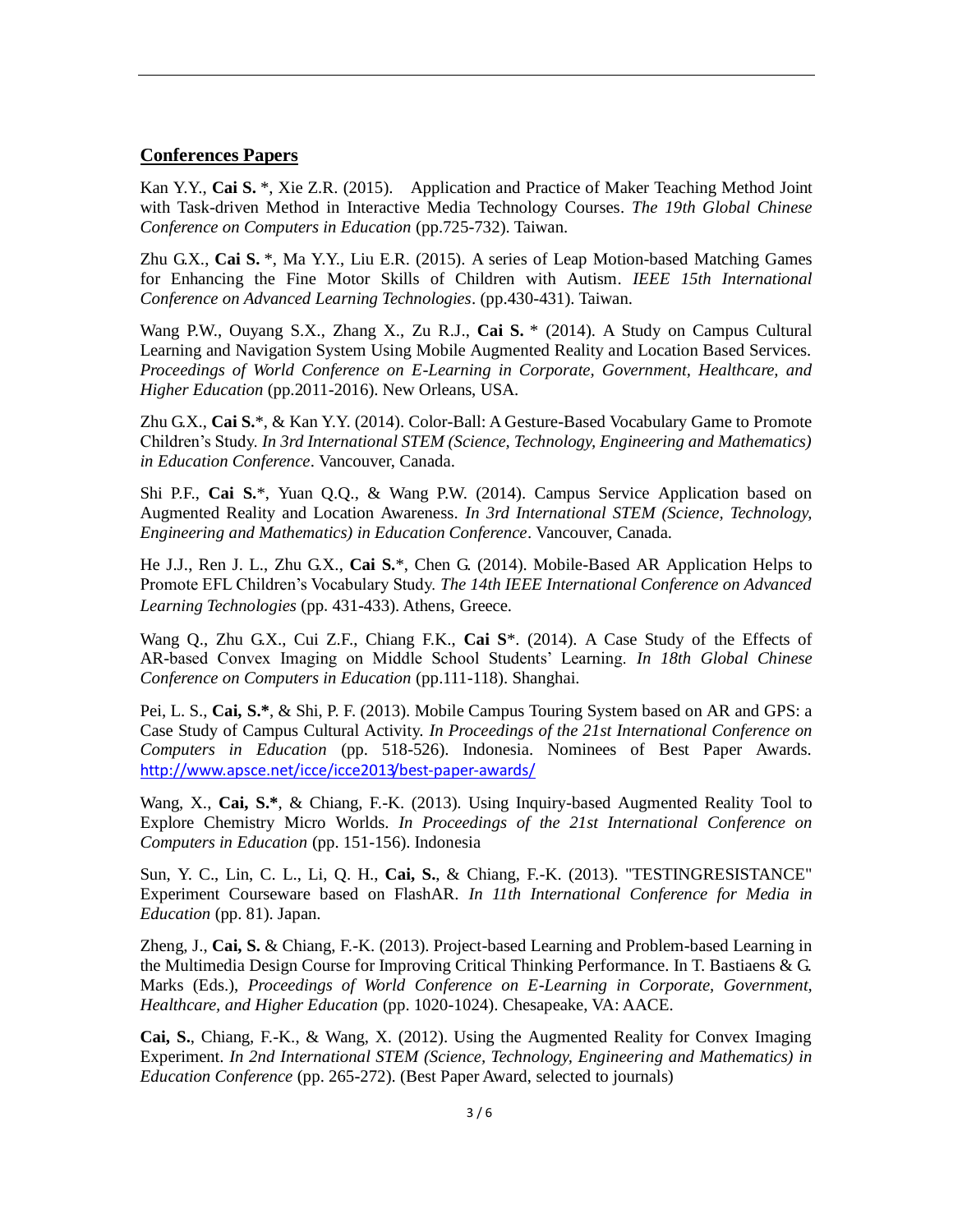Wang, J. G., & **Cai, S.** (2012). An Explore Study on the Application of Somatosensory Technique to Virtual Experiment. *In 2nd International STEM (Science, Technology, Engineering and Mathematics) in Education Conference* (pp. 340-343).

**Cai, S.**, Wang, X., Gao, M., & Yu, S. (2012). Simulation teaching in 3D augmented reality environment. *In 1st IIAI International Conference on Advanced Applied Informatics, IIAIAAI 2012* (pp. 83-88). Fukuoka, Japan: IEEE Computer Society.

**Cai, S.**, Song, Q., Wu, J., & Sun, Y. (2012). Virtual & Reality Combined Learning Environment and Cases. *In the 16th Global Chinese Conference on Computers in Education* (pp. 361-364). Taiwan. (in Chinese)

**Cai, S.**, & Song, Q. (2012). AR-based remote video learning system. *In 17th IEEE International Conference on Wireless, Mobile and Ubiquitous Technology in Education* (pp. 322-324). Takamatsu, Kagawa, Japan: IEEE Computer Society.

**Cai, S.**, & Yao, Y. C. (2011). I3DVLE: A case for 3D interactive virtual learning environment. *In 2nd Annual Conference on Electrical and Control Engineering* (pp. 6607-6611). Yichang, China: IEEE Computer Society.

**Cai, S.**, Liu, Q., & Li, L. Y. (2010). A case for web-based interactive 3D game using motion capture data. *In 5th International Conference on E-learning and Games* (Vol. 6249 LNCS, pp. 541-549). Changchun, China: Springer Verlag.

**Cai, S.**, & Shen, X. K. (2010). OTP-W: Octree partition-based 3D mesh watermarking. *In 2nd International Workshop on Education Technology and Computer Science*, ETCS 2010 (Vol. 3, pp. 19-22). Wuhan, China: IEEE Computer Society.

**Cai, S.**, & Yu, S. (2009). Post-forecast OT: A novel method of 3D model compression. *In 2009 International Conference on Computational Intelligence and Software Engineering* (pp. 1-4). Wuhan, China: IEEE Computer Society.

**Cai, S.**, Qi, Y., & Shen, X. K. (2007). 3D data codec and transmission over the Internet. *In 12th International Conference on 3D Web Technology* (Vol. 2007, pp. 53-56). Perugia, Italy: ACM.

Qi, Y., **Cai, S.**, & Yang, S. (2007). 3D modeling, codec and protection in digital museum. *In 2nd Workshop on Digital Media and its Application in Museum and Heritage* (pp. 231-236). Chongqing, China: IEEE. Computer Society.

Shu, J., Qi, Y., **Cai, S.**, & Shen, X. K. (2007). A novel blind robust digital watermarking on 3D meshes. *In 2nd Workshop on Digital Media and its Application in Museum and Heritage* (pp. 25-30). Chongqing, China: IEEE. Computer Society.

**Cai, S.**, Jin, P., Wang, P. R., Qi, Y., & Shen, X. K. (2005). A Motion Capture Based Seamless Human Animation Over the Internet. *In 6th International Conference on Computer-Aided Industrial Design & Conceptual Design* (pp. 679-685). Delft, Netherlands.

**Cai S.**, Qi Y., Shen X. K. (2002). 3DIDSB: A 3D Interactive Dynamic Scene Building Designer. *Proceedings of the 11th National Conference on Multimedia Technology*. (247-252). Dongguan, China. (in Chinese).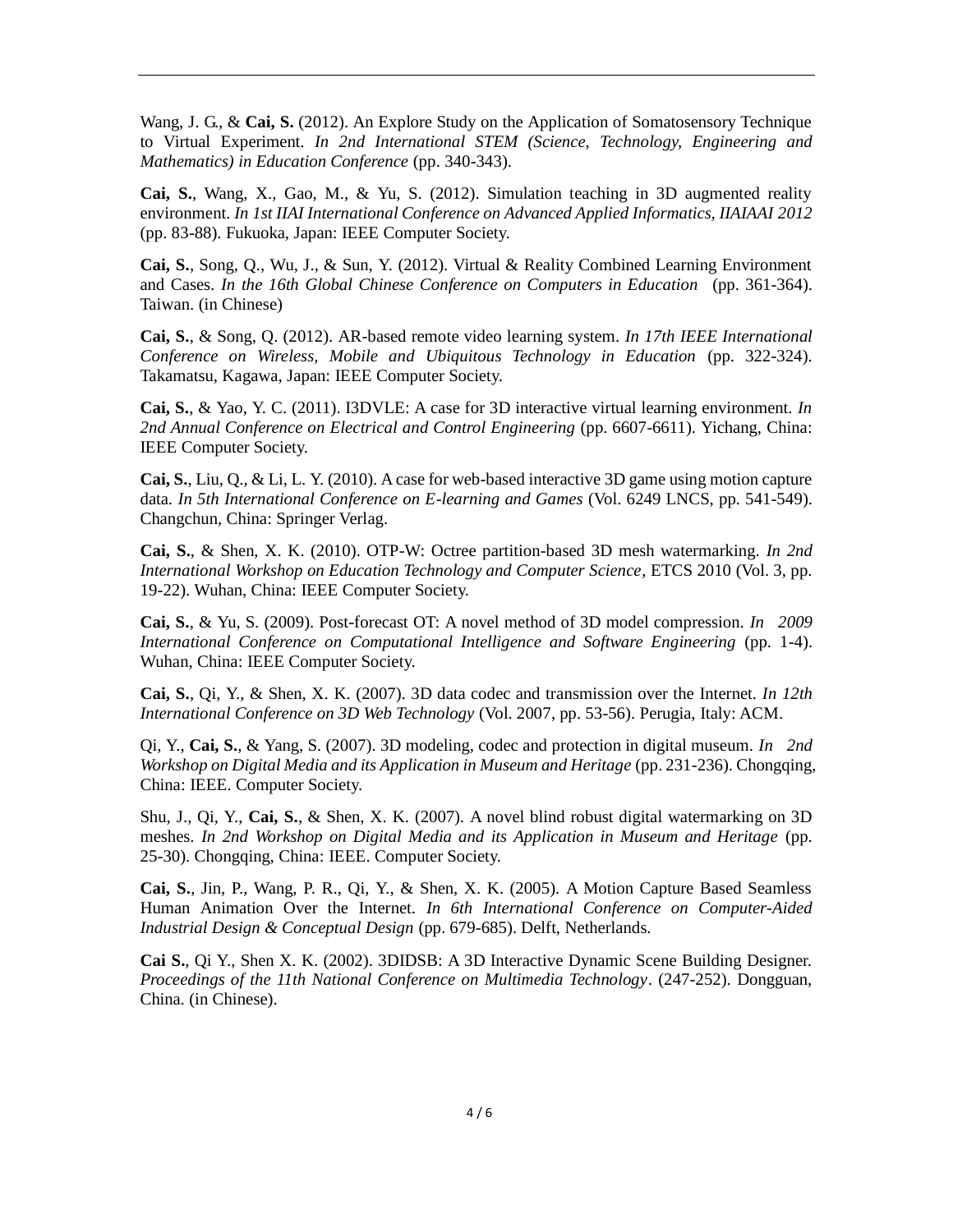### **PATENTS**

**Cai Su**, Yu Shengquan, Gao Mengnan, Wang Wei, Wu Juan. A production method of convex imaging virtual experimental. Patent No: ZL201110385549.3. Authorization Day: 2013.9.25

**Cai Su**, Yu Shengquan, Wu Juan, Gao Mengnan. A production method of virtual-reality-combined interactive book. Application No: CN201010535155.7, Publication No: CN101976463A

**Cai Su**, Yu Shengquan. A method of 3D texture compression based on quadtree. Patent No: ZL200810240404.2. Authorization Day: 2011.01.19

Zhao Qinping, Qi Yue, Shen Xukun, **Cai Su**. A method of 3D model compression based on octree. Patent No: 200610114098.9. Authorization Day: 2010.05.12

### **SELECTED RESEARCH PROJECTS**

2013.1-2015.12, Principal Investigator, "Research on Interactive AR Teaching Environment", by Beijing Higher Education Young Elite Teacher Project (Grant No:YETP0230).

2012.4-2015.4, Principal Investigator, the project of "Research on Simulation and Interaction in Augmented Reality-based Learning Environment", by the Fundamental Research Funds for the Central Universities (Grant No:2012LYB14).

2012.4-2013.6, Principal Investigator, "Research on Key Technology and Application of Augmented Reality-based Learning Environment", by Beijing Natural Science Foundation (Grant No:4123099).

2012.4-2014.4, Principal Investigator, "Research on Modeling Technology in Virtual-Reality-Combined Learning Environment", by Open Funding in State Key Laboratory of Virtual Reality Technology and System (Grant No: BUAA-VR-12KF-12).

2010-2011, Principal Investigator, "3D Virtual Learning Environment", by Beihang University.

2010.9-2012.1, Principal Investigator, "Construction of Information Technology Course Resources", by General Administration of Sport of China.

2011.1-2014.1, Co-Principal Investigator, with Professor Yu Shengquan. "Ubiquitous learning resources organization model and its key technologies", by National Natural Science Foundation of China (Grant No: 61073100).

2009-2012, Co-Principal Investigator, with Professor Yu Shengquan. "4A(Anyone Anything Anywhere Anytime) Learning Platform", by Higher Education Press.

2009-2010, Co-Principal Investigator, with Professor He Kekang. "The popularization proposal to utilize the education technology to improve the teaching quality of rural primary school", by THE FORD FOUNDATION.

### **SERVICE & CONSULTING**

2014, EC member of the International Conference of Science, Technology, Engineering and Mathematics in Education [\(STEM2014\)](http://stem2014.ubc.ca/conference-details/executive-committee/)

2014, PC Vice Chair of Digital Classroom, Mobile and Ubiquitous Learning of Global Chinese Conference on Computers in Education [\(GCCCE 2014\)](http://gccce2014.ecnu.edu.cn/112huiyizuzhi.html)